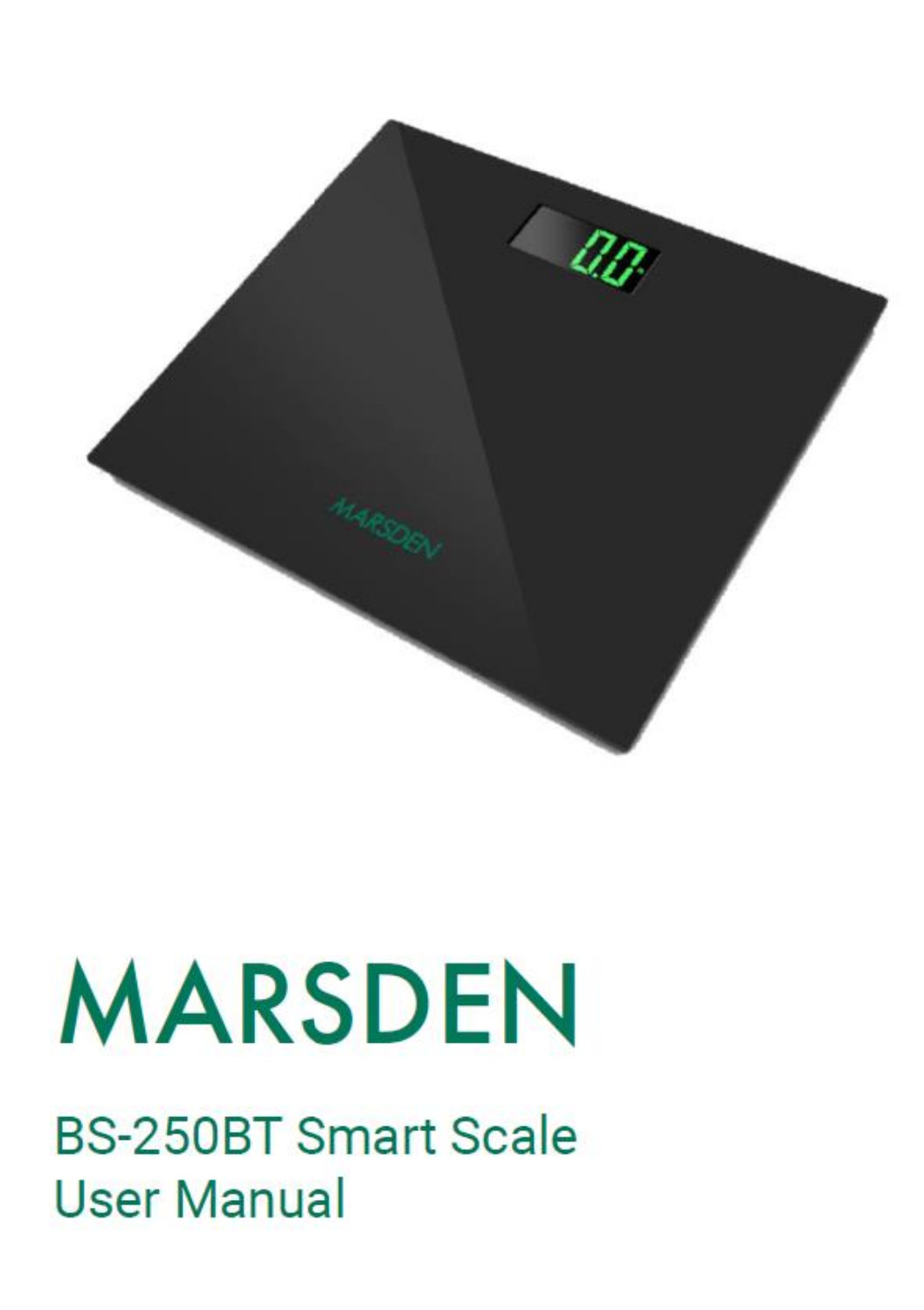Thank you for choosing the BS-250BT Smart Scale. Please read the instruction manual carefully before use and keep safe for future reference.

#### **SPECIFICATION**

- Maximum capacity: 250kg/550lbs
- Bluetooth connectivity for sending data to a smart device
- App to monitor weight readings
- High accuracy device
- Tap-on feature
- Auto-power off function
- Powered by 3 x AAA batteries
- Battery indicator

#### **HOW TO INSTALL THE BATTERIES**

- 1) Lift up the scale and turn the device over so the feet are facing upwards.
- 2) Locate the battery cover.
- 3) Use a small screwdriver to remove the screw for the battery cover.
- 4) Remove the pull tab.
- 5) Insert 3 x AAA batteries accordingly.
- 6) Put the battery cover back in place.
- 7) Secure the cover with the screw.
- 8) If for any reason your device does not power on, please contact Marsden.

#### **OPERATION**

In order to view and monitor weight readings, download the **Marsden Connect** app.

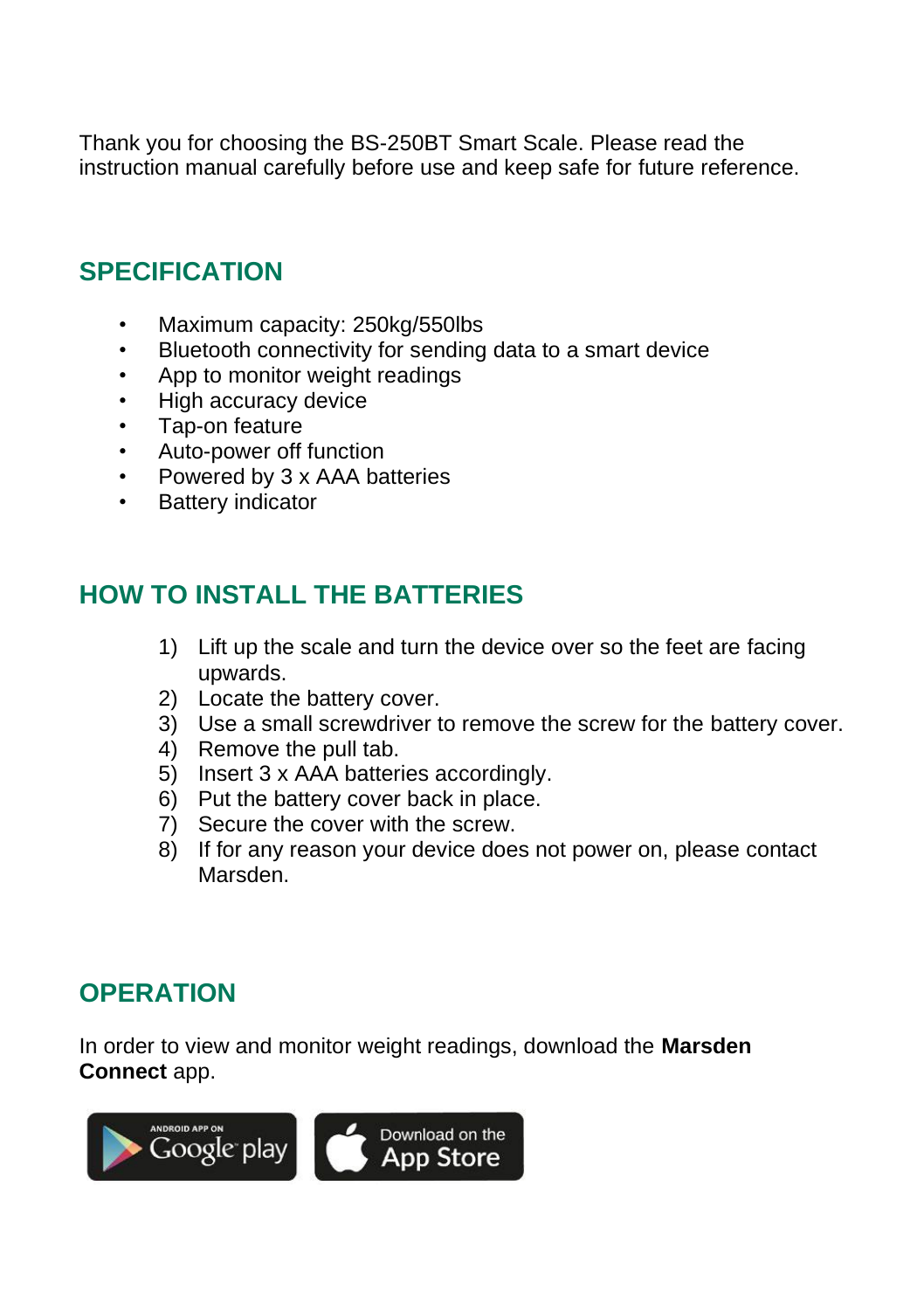### **CONNECTING TO YOUR SMART DEVICE**

The **Marsden Connect** app is available for download on the Apple Store or Google Play store. The app is compatible with iOS and Android devices (iOS version 8.0 or higher, Android version 5.0 or higher). This device only connects to the Vive Precision app.

Weight measurements can be transferred from the scale to the app. All of the device connections are handled through the app.

- 1) Enable Bluetooth on your Apple/Android device
- 2) Launch the '**Marsden Connect'** app
- 3) To add a new weight, go to the 'Weight' screen and click 'New' in the top right corner
- 4) You can either manually add a weight using the keypad on your device or you can wirelessly transfer the weight from the BS-250BT
- 5) To do so, there is no need to pair the app with the scales, simply press 'Get weight from scales' whilst you are stood on the scale and the display is flashing.

#### **NOTES**

- When using the app for the first time, you may have to give the 'Marsden Connect' app permission to use Bluetooth on your phone.
- On Android, before using the app, go to 'Settings' and then 'Apps'.
- Next, find the '**Marsden Connect**' app, then click 'Permissions'. Finally enable 'Location' when the app is in use and 'Allow Permissions'.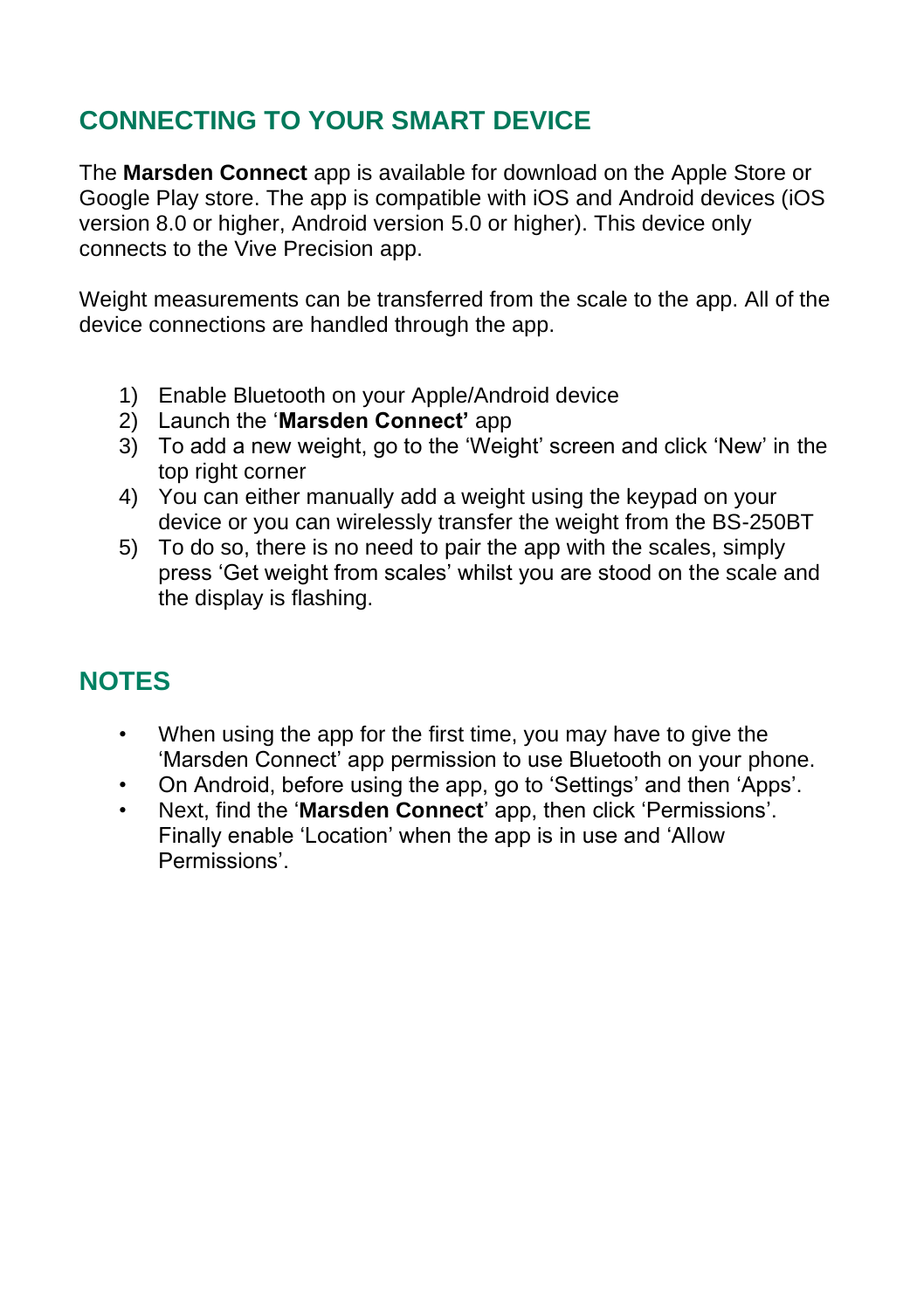#### **UNITS**

The button to change the units is located on the underside of the scale, to the left of the battery compartment.

The default unit is pounds. Press once to change the units to kilograms. Press again to return to pounds.

#### **GUIDANCE**

- Place the BS-250BT on a hard, flat surface. Turn the scale on so that the display shows "00.0".
- Lightly tap the scale with one foot to turn the display on.
- Step onto the weighing scale with bare feet. Stand as still as possible until the weight reading appears and locks on the display.
- Remain on the scale until the weight data is shown in the app.
- You can now step off the scale and the weight will remain logged in the app.
- The scale will turn off automatically after a period of inactivity.

#### **ERROR MESSAGES**

- Overload or Measure in Error The LCD screen will show "oL" when the maximum capacity of the scale has been exceeded. The weight capacity is 550lbs (250kg).
- Low Battery The LCD screen will show "Lo" when the battery is low. Open the battery cover, remove the old batteries and insert new batteries.

#### **CARE**

- To clean the scale, use a soft cloth with alcohol or glass cleaner. Do not use water, soaps or chemicals to clean the scale.
- Keep the scale away from water, heat or extreme cold.

## **CAUTION**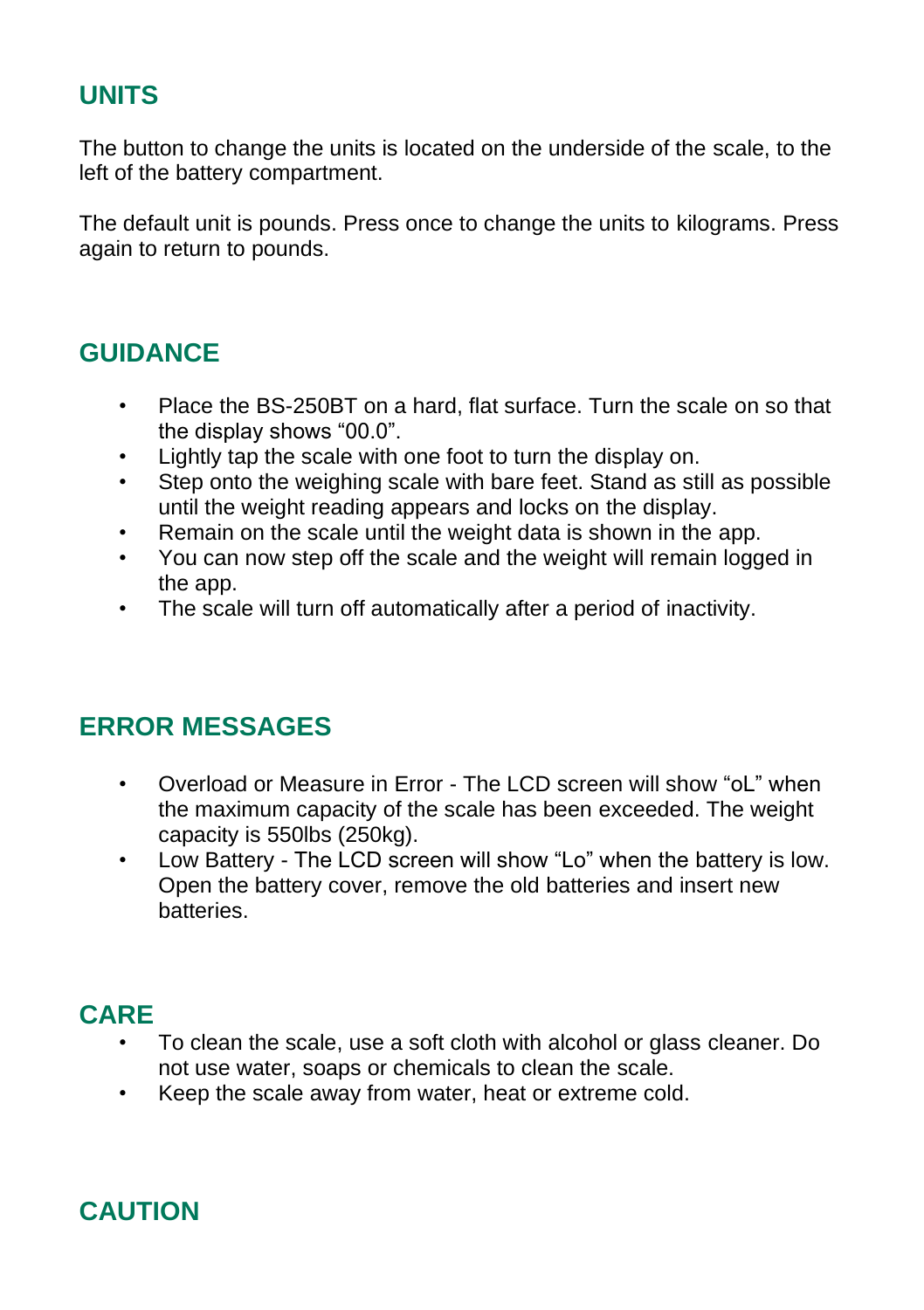- The scale is slippery when wet. Ensure that the scale is completely dry before use.
- Remove shoes before stepping on the scale to obtain the most accurate measurement.
- If the scale malfunctions, start by checking the batteries and replacing them if needed.
- Take care when standing on or manoeuvring the weighing scale.
- The BS-250BT is designed for home use and is not suitable for medical use.
- If you have any issue with this weighing device, please contact Marsden for technical support.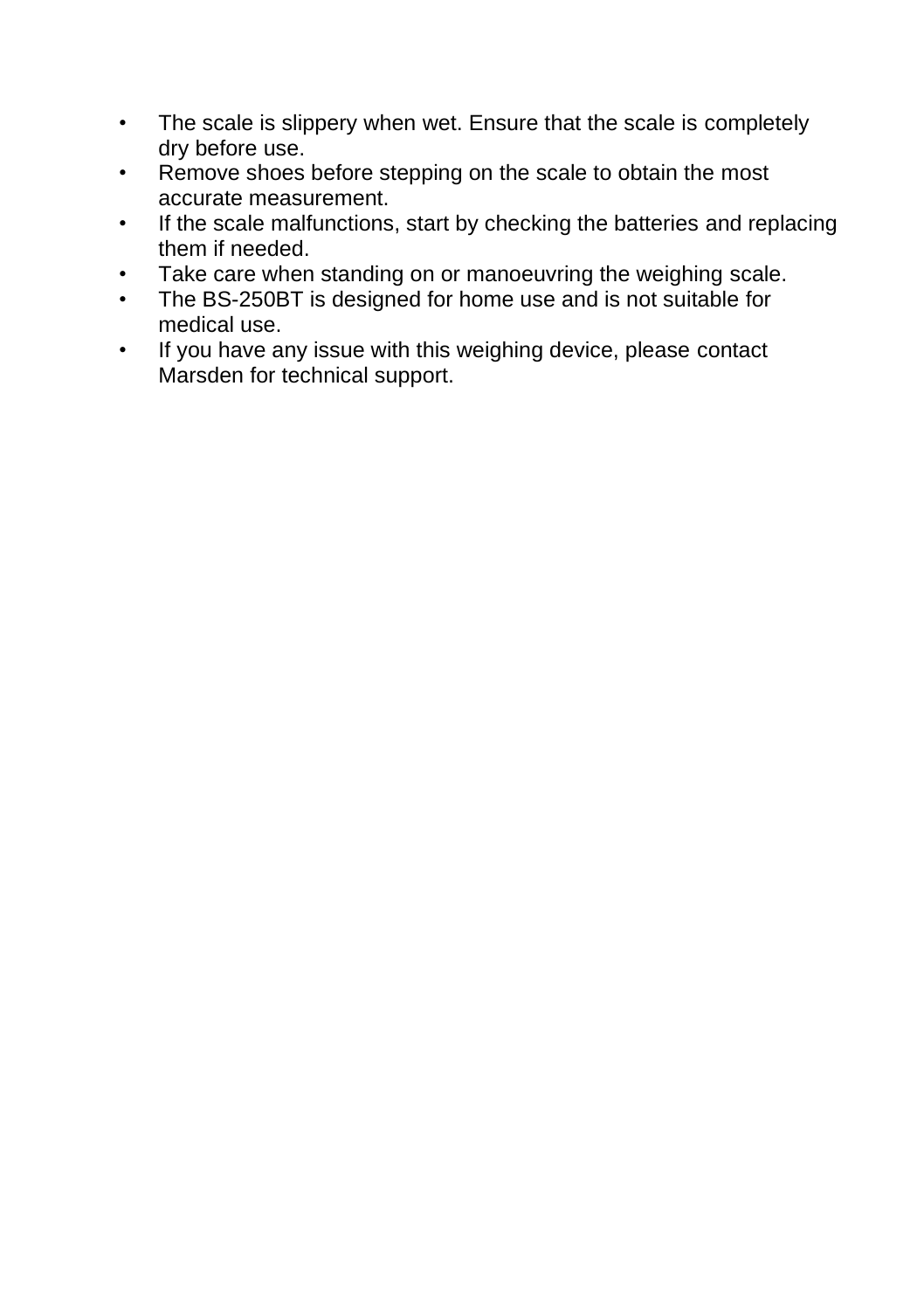### **TROUBLESHOOTING**

| <b>Issue</b>                               | Cause                                         | Solution                                                                                                                                        |
|--------------------------------------------|-----------------------------------------------|-------------------------------------------------------------------------------------------------------------------------------------------------|
| The device will<br>not pair to the<br>app. | The software is out<br>of date.               | Ensure that you are using the<br>most up-to-date version of<br>the app. Ensure your phone<br>software is up to date.                            |
|                                            | The batteries are<br>low.                     | Replace old batteries with<br>new batteries.                                                                                                    |
|                                            | The device is<br>connected to another<br>app. | Ensure that the device is not<br>paired to another app.                                                                                         |
|                                            | There is connectivity<br>interference.        | Move the scale and smart<br>device away from<br>laptops/other smart devices.<br>Move the scales and smart<br>devices away from<br>modem/router. |